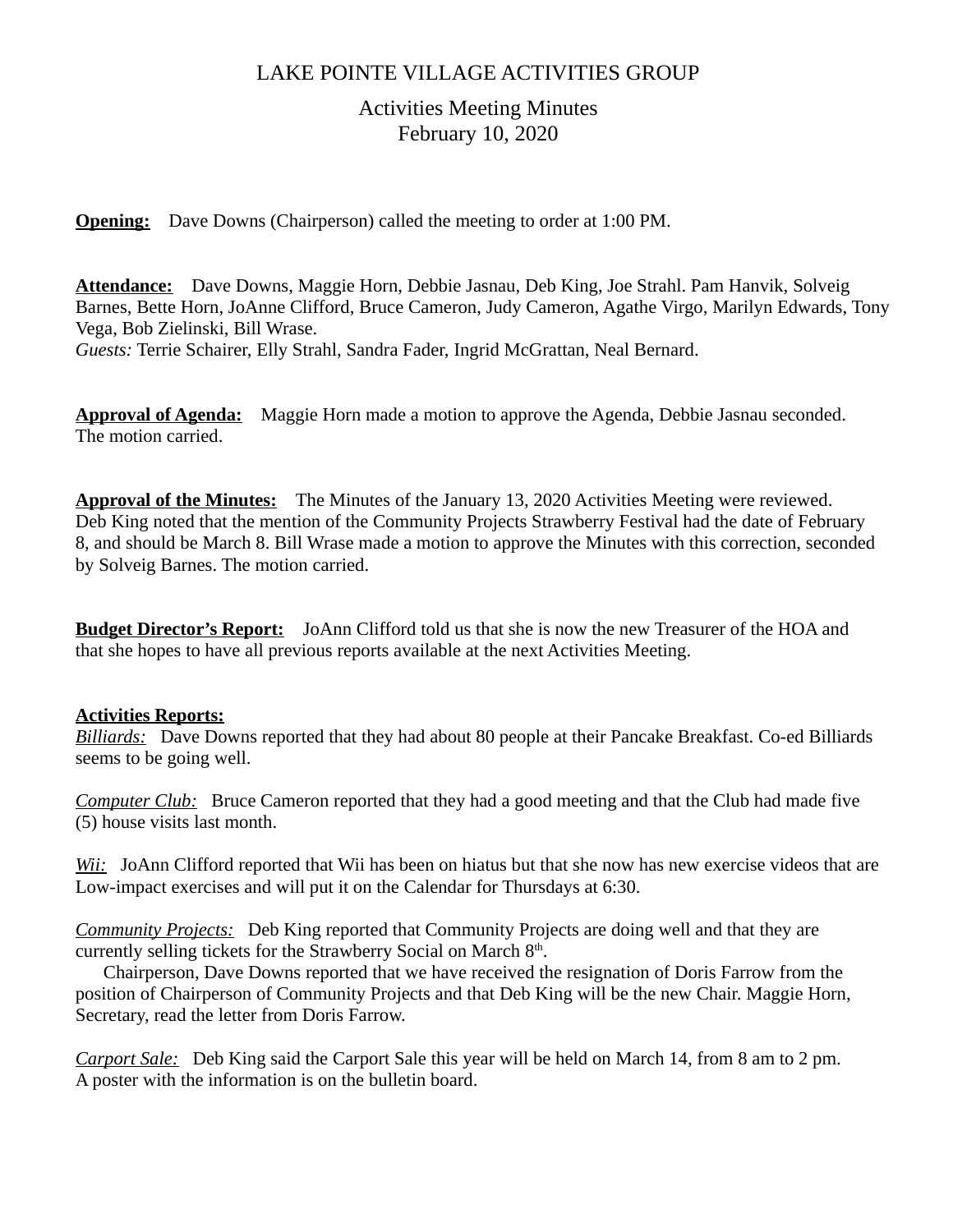*Potluck:* Bette Horn reported that Potluck Dinners are going well. She reminded everyone that even if you don't sign up, you are welcome to come.

*Holiday Dinners:* Bette Horn said that the Easter Dinner will be held on April 12, at 4 pm and will have the theme of "Easter in Wonderland."

*Singspiration:* Bill Wrase told us that they had 24 attendees at their last meeting. They will be hosting their annual Baked Potato Buffet on February 13<sup>th</sup>.

*Shuffleboard:* Joe Strahl said the Hotdogs at the Grill went well even though they moved inside because of the weather. He reminded us that the Tournament coming up on March  $7<sup>th</sup>$  will start at 9:30.

*Bocce Ball:* Joe Strahl said that Bocce is doing well and that they are waiting for the new benches to be installed.

*Party at the Village:* Bob Zielinski reported that the Party at the Village is going very well and that they had 87 attendees at the last party.

*Poolside Chat:* Tony Vega said that the Poolside Chats are going well, but that as we all know, it depends on the weather.

*Decorations:* Marilyn Edwards said that she was able to get the decorating for Christmas all set for next year.

*Yoga:* Pam Hanvik reported that attendance at Yoga has been growing.

*Line Dancing: Solveig Barnes reported that Line Dancing is going great.*

*Water Aerobics: Solveig Barnes reported that Water Aerobics will start back up again in March.*

*Golf Scramble:* Agathe Virgo told us that Golf is growing and that they had 44 golfers last Wednesday. The John Seay Memorial Golf Scramble is scheduled for March 18.

*Dances:* Judy Cameron reported that at the January Dance they had 92 attendees and it was a huge success. She also told us that the Fashion Show went very well too, with 86 people in attendance. The March Dance will be on March 21 with the theme of Sports Mania.

**Calendar:**Terrie Schairer reviewed the March and April calendars with the Group.

Seven items were amended:

- 1. Remove Line Dancing on Fridays.
- 2. Add the recurring Private Event on Wednesdays.
- 3. Change the time on the March  $7<sup>th</sup>$  Shuffleboard Tournament to 9:30 am.
- 4. Add 8 am to 2 pm on the Carport Sale on March 14.
- 5. Change the time for the African Violets to 10-1, and indicate "in the Library."
- 6. Change the time for Water Aerobics to 10:30.
- 7. Add Low-Impact Exercises to Thursdays at 6:30.

#### **Unfinished Business:**

Terrie Schairer explained the new procedure for reserving the Clubhouse.